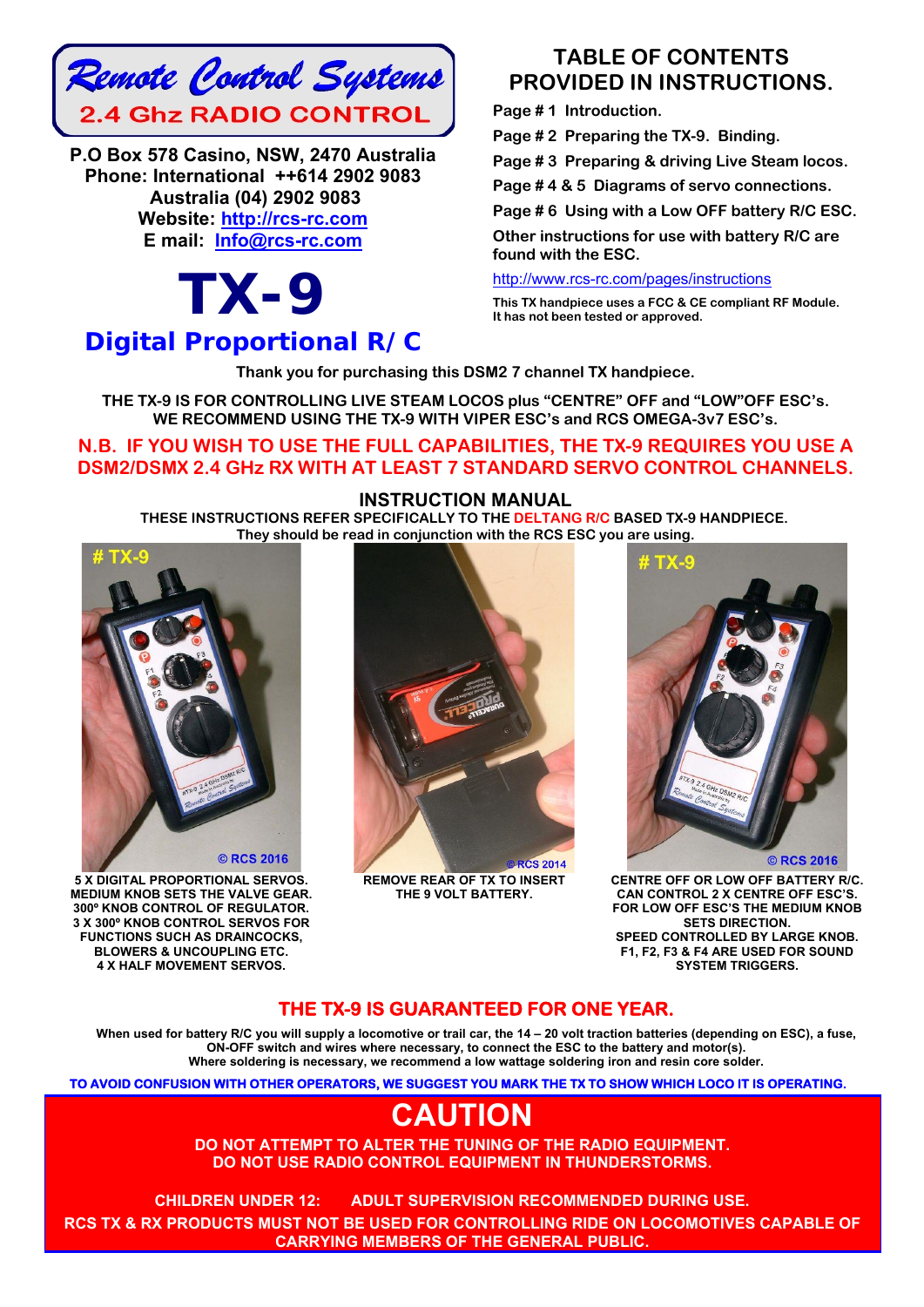## **PREPARING THE** *#TX-9*

#### **THESE INSTRUCTIONS REFER TO THE RCS TX-9 2.4 GHz 7 CHANNEL R/C. LAYOUT OF THE TX-9 TRANSMITTER HAND PIECE.**

The medium sized valve gear knob is in the upper middle. The large steam regulator knob sits just below. Top left is the ON – OFF switch. Top middle is Ch # 5. Top right is the Bind/Ch # 5 pushbutton. The other two knobs on the end of the case can be used for any servo controlled function. Ch #  $6 \& Ch$  # 7. **F1, F2, F3 & F4 provide 4 x half servo movements or sound triggers.**

### **1. "BINDING".**

The 1st procedure is to "BIND" the receiver (RX) to the Transmitter (TX). "BINDING" is accomplished by following a few simple steps below. When binding we recommend removing the servos from the RX.

#### **HOW TO "BIND" USING A DSM2 RX OR RCS (AB) Rx's.**

**1.1 MANUAL BIND**. Insert the "BINDING" plug supplied with the DSM2 RX into the "BINDING" pins on the *RX*. You can also use the # BINDER switch assembly if you do not wish to get inside the loco.

For # 7-Ch-RX see separate instruction pages.

**1.1 AUTO-BIND** receivers 1.3 below. Turn on the loco power >RX and wait 20 seconds for the RX to enter bind mode. RX LED will flash rapidly OR;

**1.2 MANUAL BIND** Turn the loco RX ON. The RX LED will start blinking very rapidly to indicate it is ready to be bound.

**1.3 AUTO-BIND** Loco power ON >RX and wait 20 seconds for the RX to enter bind mode. RX LED will flash rapidly.



**1.4** Press **and hold** the right pushbutton on the handpiece marked with a hexagonal symbol. You should keep TX & RX at least 1 x metre apart for binding to take place.

**1.5** Then press **and hold** the ON – OFF button to **ON**. Hold both buttons until the RX LED stops flickering & starts blinking slowly. Then let both TX buttons go. The TX button also blinks slowly & then goes to solid ON.

**1.5** The LED on the RX will blink more slowly and then go solid ON.

**1.6** When "BINDING" is complete the RX LED will change to solid ON.

**N.B. "BINDING" plug MUST be removed BEFORE the SYSTEM is turned OFF.** 

**1.7** The "BINDING" plug is removed & stored safely.

RCS offers an optional extra **# BINDER** cable and pushbutton. When fitted this will enable any non RCS loco to be bound to any TX without requiring access to the inside of the loco. This will enable any loco to be swapped between any other DSM2 TX's. You will be able to "hand off" speed matched locos for MU'ing into a consist.

## $*$  **SERVO REVERSING.**

If you can use the Rx-102-1 DSM2 compatible RX's, they can set the default direction of three individual channels.

Alternately low cost servo reversing modules are readily available for individual channels.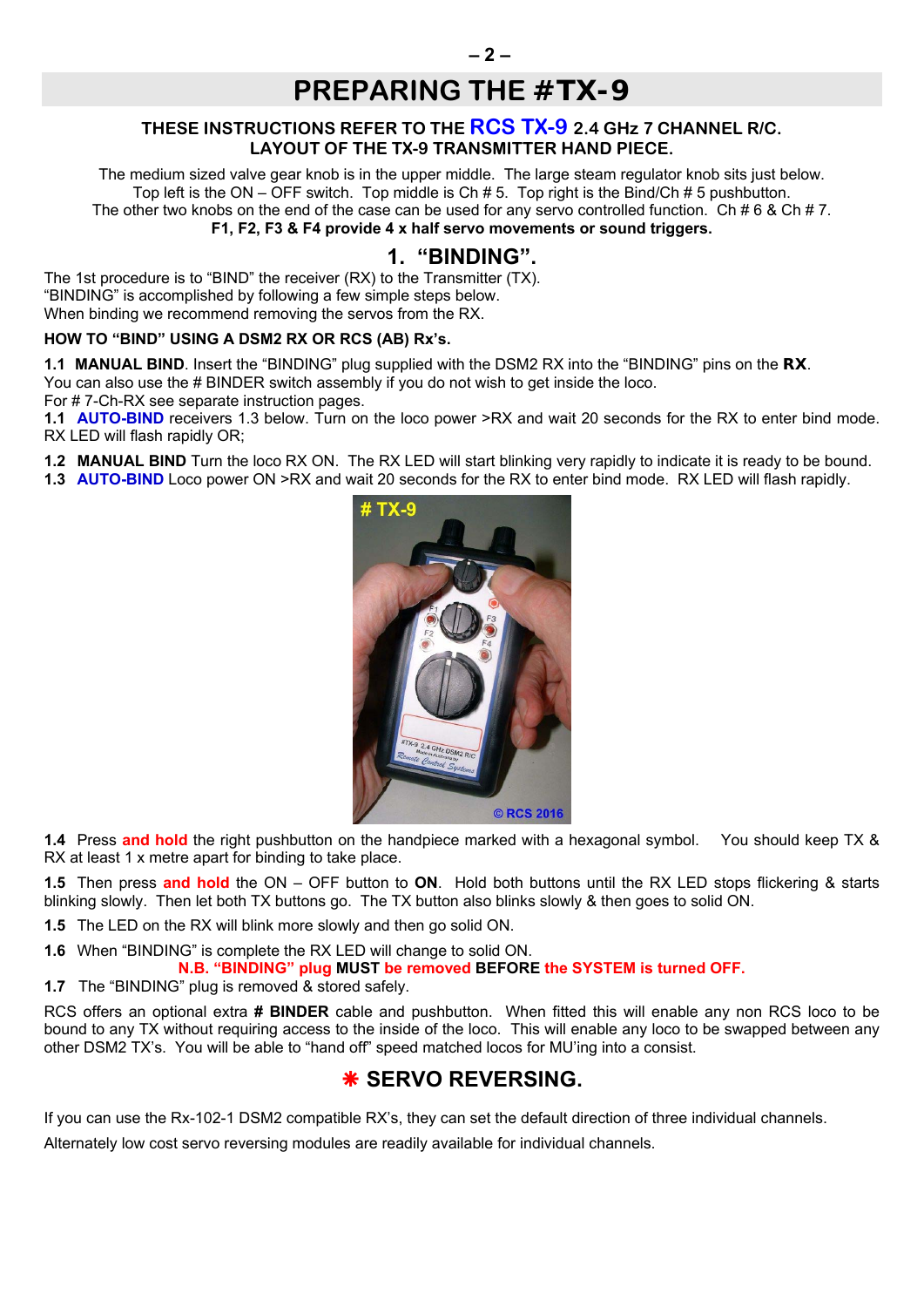## **2. PREPARING FOR USE WITH LIVE STEAM LOCOS.**

#### **(N.B. there is a centre "click" détente on the big throttle knob as well as the direction knob).**

Make sure the RX is OFF. Then re-insert the servos into the correct RX sockets.

The regulator servo goes in Ch # 1 (Throttle) socket.

The valve gear servo goes in Ch # 3 (Elevator) socket.

When using for the first time make sure all knobs are centered. Turn ON the TX-9 handpiece.

#### **VALVE GEAR SERVO**

**1.1** Then turn on the Live Steam loco RX. The two servos should immediately snap to the neutral position.

**1.2** Adjust the valve gear servo connecting rod to ensure the centre position of the valve gear matches the servo. **1.3** Turn the medium knob slowly to the right Clockwise (CW) and check that the servo moves the valve gear to the forward position.

If it goes the wrong way you will need to reverse the mechanical connection.  $*$  (See page # 2).

If the small knob wants to make the servo move too far put the connecting rod into a servo arm hole closer to the middle of the servo arm. If it does not move far enough move the rod into a hole further out.

#### **N.B DO NOT FORCE THE SERVO AGAINST THE STOP. DOING SO WILL DAMAGE THE SERVO.**

**1.4** Turn the medium knob slowly and carefully to the left Counter Clockwise (CCW). With regards to any possible mechanical changes you made during **1.3** above, it should perform correctly.

#### **STEAM REGULATOR SERVO**

**2.1** Turn the large knob to the left (CCW) the servo will rotate CCW and should close the steam regulator valve. If it goes the wrong way you will need to reverse the mechanical connection.  $*$ 

If the large knob wants to make the servo move too far, i.e. over shutting the regulator, put the connecting rod into a servo arm hole closer to the middle of the servo arm. If it does not move far enough move the rod to a hole further out.

#### **N.B DO NOT FORCE THE SERVO AGAINST THE STOP. DOING SO WILL DAMAGE THE SERVO.**

**2.2** Turn the large knob to the right to check the servo opens the steam regulator far enough.

#### **IF MECHANICALLY CHANGING THE SERVO CONNECTIONS IS NOT POSSIBLE, THERE IS A SUITABLE LOW COST IN LINE SERVO REVERSING MODULE AVAILABLE FROM RCS.**

Make sure the TX is OFF & both knobs are in the middle. This is the same as the throttle & elevator sticks on a regular stick R/C being centered. . You can feel the click when twisting the medium knob just like the big throttle knob. Turn TX-9 hand piece ON before the loco. When the loco is linked, turn the big knob fully to the left (CCW).

Once steam has been raised select the direction of valve gear with the small knob.

Then turn the big knob CW. That is like raising the throttle stick on a conventional stick R/C.

Turn the big knob CCW to slow the loco. All the way CCW will bring the loco to a stop.

You can have a faster stop by centering the valve gear control knob. Then make sure the big knob is also fully CCW. The Bind button doubles as a whistle control with a servo on Ch # 5. It starts off at wherever the small knob is set and when pressed the servo goes fully CCW. It snaps back to the start point when released.

Or you can control it proportionally. You can actually play the whistle control if you wish.

Four pushbuttons (F1, F2, F3 & F4) are used to control half servo movement functions.

It is possible to have directional head & tail lights with the addition of a # 2-W-S connected in parallel with the valve gear servo on Ch # 3. How to wire that feature is shown in the # 2-W-S instructions. **(# HT-7351 required).** Turn OFF the loco BEFORE turning OFF the TX-9 handpiece.





TURNING TX-9 ON. SETTING THE VALVE GEAR FOR FORWARDS.



SETTING THE VALVE GEAR FOR REVERSE.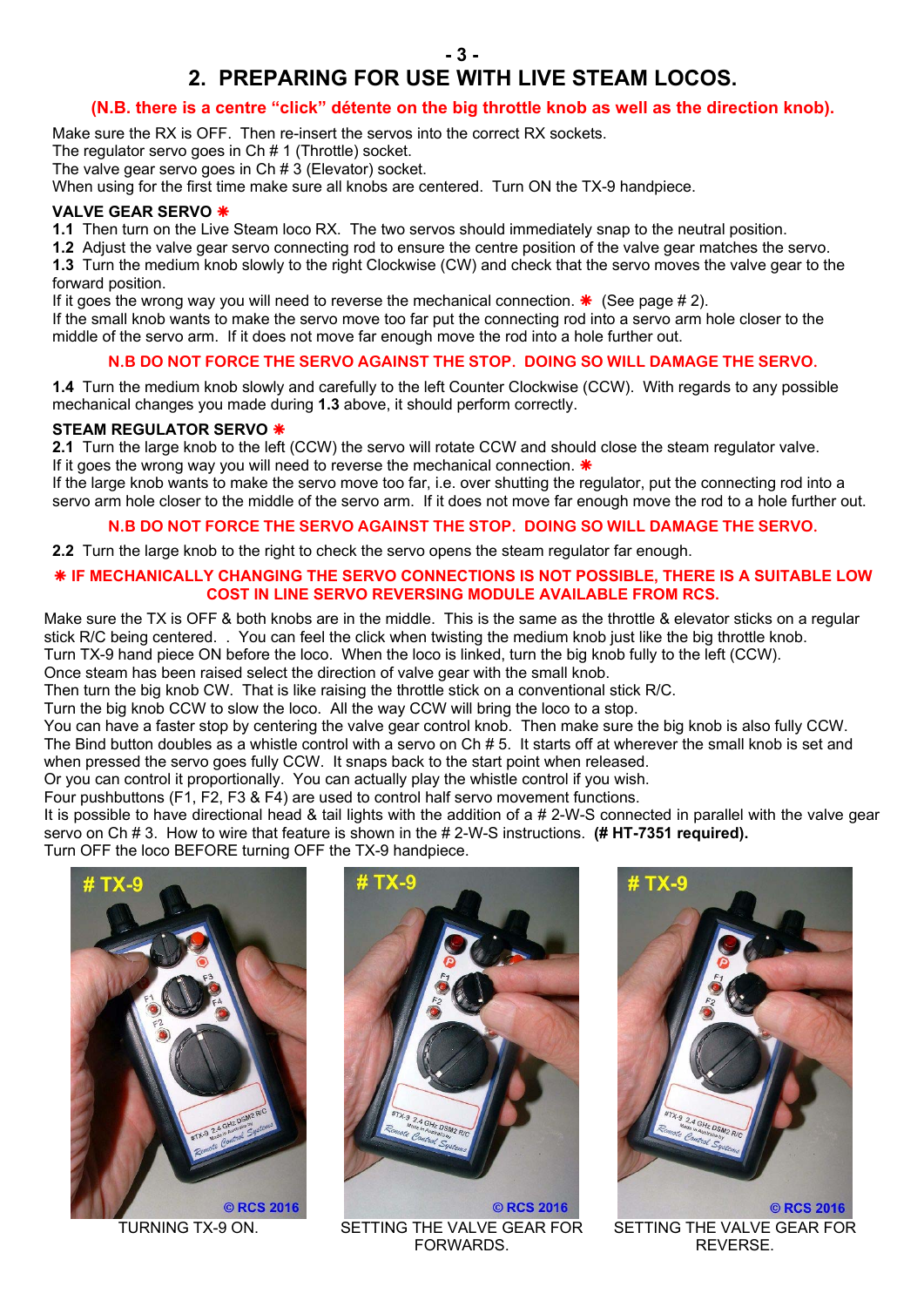# **CONNECTING SERVOS FOR 7-Ch-Rx.**

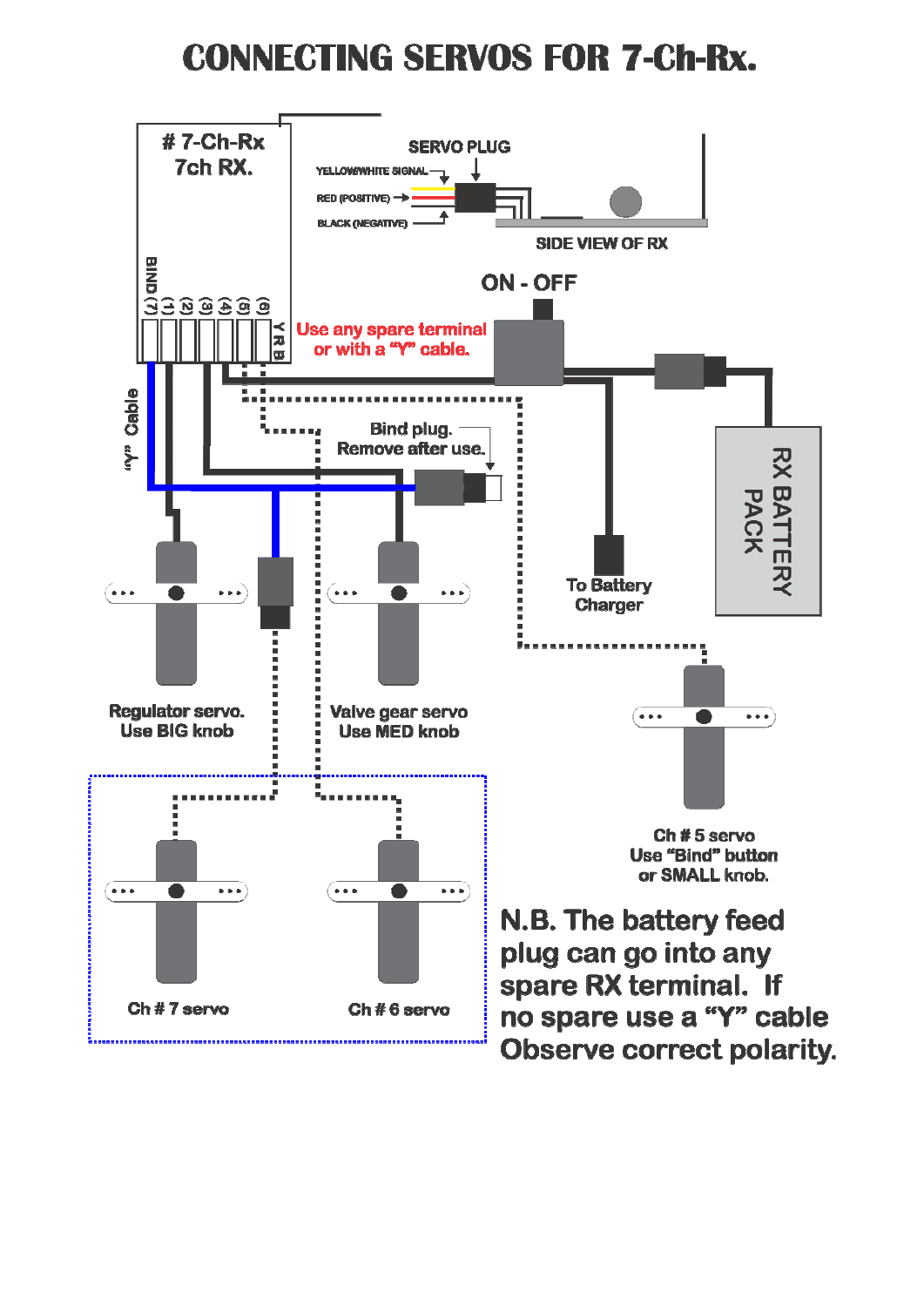

## WIRING THE RCS #REV-LT FOR ANY ESC WITHOUT LIGHTS: